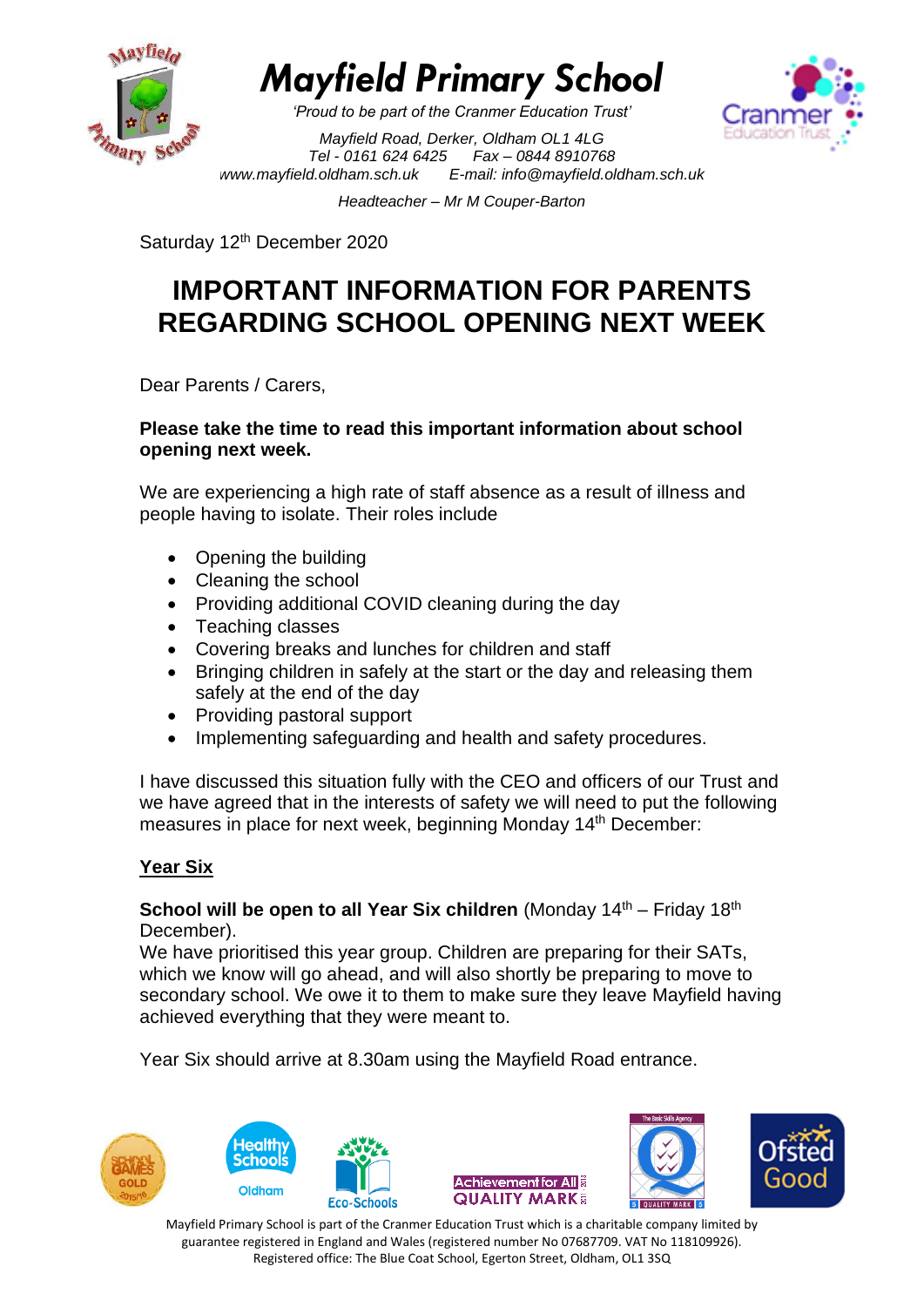

*'Proud to be part of the Cranmer Education Trust'*

*Mayfield Road, Derker, Oldham OL1 4LG Tel - 0161 624 6425 Fax – 0844 8910768 [www.mayfield.oldham.sch.uk](http://www.mayfield.oldham.sch.uk/) E-mail: [info@mayfield.oldham.sch.uk](mailto:info@mayfield.oldham.sch.uk)*

#### *Headteacher – Mr M Couper-Barton*

Year Six will finish at 3.00pm, using the Mayfield Road entrance.

Year Six will be taught by Miss Timperley and Mr Choudhury.

## **Other year groups (Nursery, Reception, Yr1, Yr2, Yr3, Yr5)**

I regret that we will not be able to open for other year groups in the same way. Please DO NOT automatically send your children in as you may have planned.

**From Monday 14th December, school will only be open to the children of key workers in year groups other than Year 6, when provision is needed, and to vulnerable children who have a social worker and a Child in Need or Child Protection plan, or an Education, Health and Care Plan.**

The definition of key workers is attached to this letter. Please see also the Expression of Interest information towards the end of this letter.

If your child is not in one of the groups set out above, or you are not a recognised key worker, as defined, then your children MUST NOT come to school on Monday 14<sup>th</sup> December.

## **Key Worker and Vulnerable children: where to go**

We will be opening four classrooms, utilising the reduced numbers of staff we have available.

The following arrangements will apply:

## **1). EYFS key worker group (Nursery and Reception)**

This group will be led by Mrs Heaton or Miss Brodie and be based in the Reception unit. They will be supported by Mrs Armstrong and Mrs McLuckie.

## **2). KS1 key worker group (Year One and Year Two)**

This group will be led by Miss Alderson and be based in the Year Two classroom. They will be supported by Mrs Kirk and Miss Hughes.

## **3). KS2 key worker group (Year Three and Year Five)**







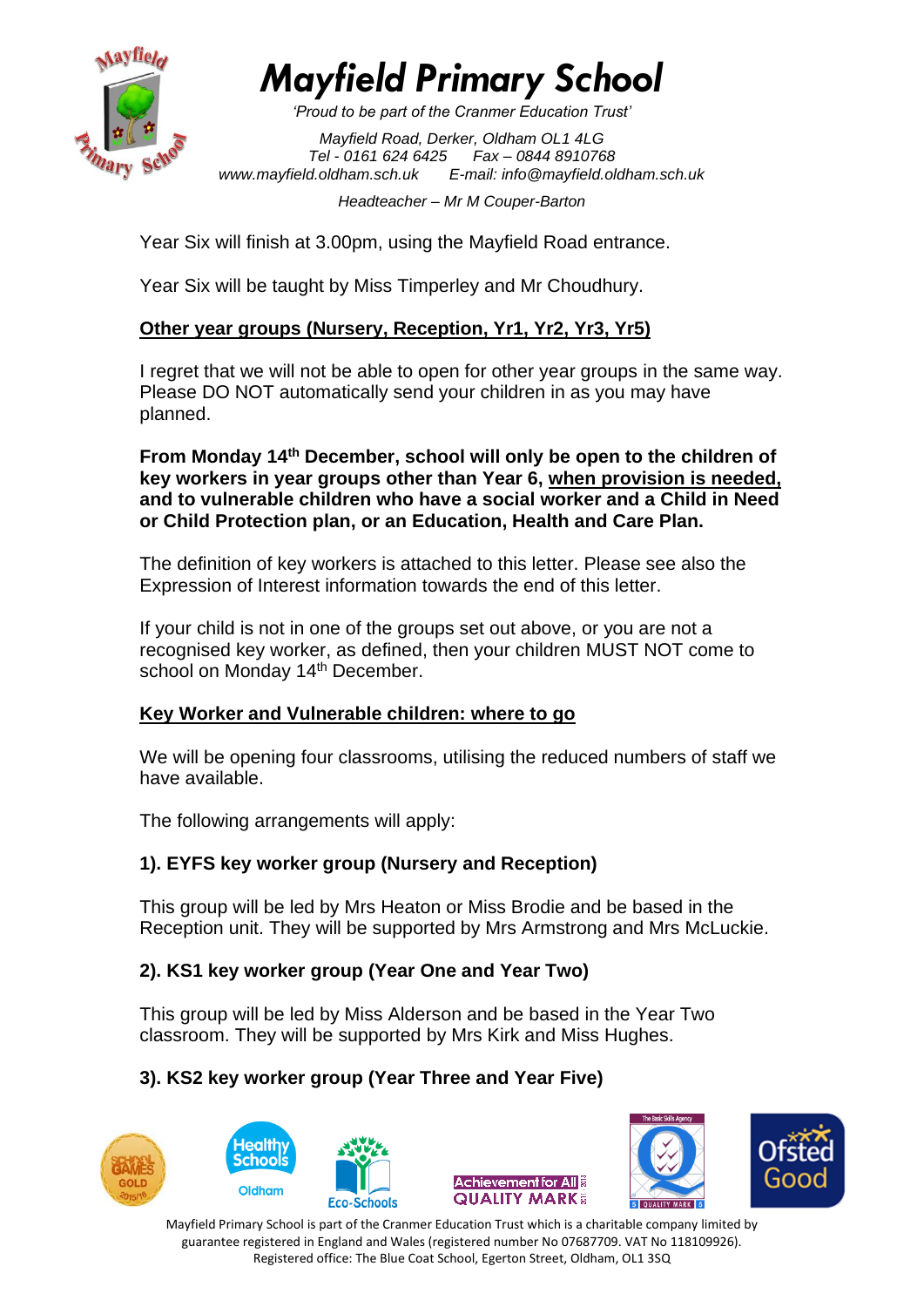

*'Proud to be part of the Cranmer Education Trust'*

*Mayfield Road, Derker, Oldham OL1 4LG Tel - 0161 624 6425 Fax – 0844 8910768 [www.mayfield.oldham.sch.uk](http://www.mayfield.oldham.sch.uk/) E-mail: [info@mayfield.oldham.sch.uk](mailto:info@mayfield.oldham.sch.uk)*

*Headteacher – Mr M Couper-Barton* 

This group will be led by Miss Swithenbank and Mr Stevens and be based in the Year Five classroom. They will be supported by Mrs Mahmood and Mrs Schofield.

## **Drop-off and collection times / locations:**

Children of identified key workers and vulnerable children can be dropped off at school between 8.45-9.00am, using the Mayfield Road entrance. (Please avoid congregating on the paths).

Children should be collected between 3.00-3.15pm, using the Mayfield Road entrance. (Please avoid congregating on the paths).

## **Breakfast Club:**

Breakfast Club will be available for key worker and vulnerable children from 8.00am each day, as normal. Please continue to use the Mayfield Road entrance.

#### **Uniform:**

**All children attending school – i.e. year 6, children of key workers, and vulnerable children, must wear their school uniform each day, including black school shoes. They must bring a coat.**

#### **Home Learning for children not in school:**

Pupils will be provided with home learning, via Purple Mash and Oak Learning lessons, which have been added to our website. These are closely matched to what children would be learning in school. Teachers who are isolating, but not themselves ill, will oversee the home leaning.

We will send out a prompt sheet shortly to remind families how to access Purple Mash and Oak Learning lessons.

If you have difficulties accessing home learning on-line, please contact the main office for further support.

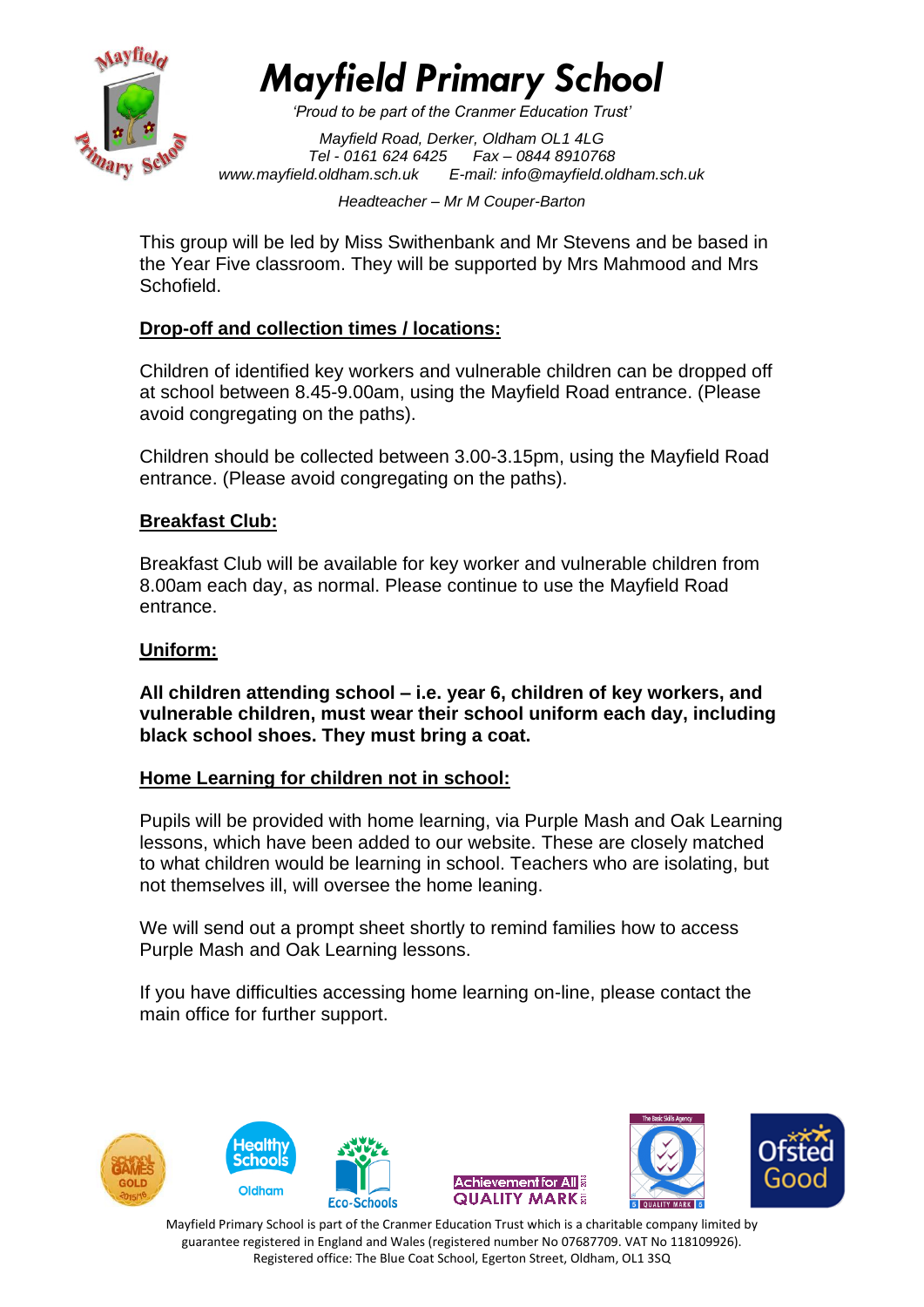

*'Proud to be part of the Cranmer Education Trust'*

*Mayfield Road, Derker, Oldham OL1 4LG Tel - 0161 624 6425 Fax – 0844 8910768 [www.mayfield.oldham.sch.uk](http://www.mayfield.oldham.sch.uk/) E-mail: [info@mayfield.oldham.sch.uk](mailto:info@mayfield.oldham.sch.uk)*

*Headteacher – Mr M Couper-Barton* 

## **Lunches for children who receive Free School Meals:**

If your child receives a Free School Meal but is not in school next week, we will provide a 'grab bag' style lunch each day. Parents need to notify us via text (07786 208450) if they would like to order a grab bag for their child, by 9.30am each day at the latest.

Grab bags need to be collected from the main office (Mayfield Road) between 12.00-1.00pm each day.

## **Pastoral support for children not in school:**

As far possible, we will make welfare calls next week to families and children.

## **Summary:**

- Our priority is to be open for all our children, but we have to be sure we can do this safely. At the moment we cannot guarantee that because there are too many staff absent. We have brought in supply staff and have arranged additional support from our security and cleaning providers, but we are still far short of the numbers we need. Therefore, it is necessary for a lot of children to have home learning until staff are able to return to work.
- These changes are likely to remain in place between  $14<sup>th</sup>$ -18<sup>th</sup> December. We have spent Friday and Saturday finding back-up resources and we will continue to work on this and bring more children back if and when we can, but realistically I need to ask you to plan for children being at home for up to a week.
- Throughout the week, school is open to Year 6, the children of key workers, children with a Child in Need or Child Protection plan and children with an EHCP.
- School is closed to all other children.
- We will provide further updates when we have them.

Apologies once again for the short notice and thank you in advance for your understanding.

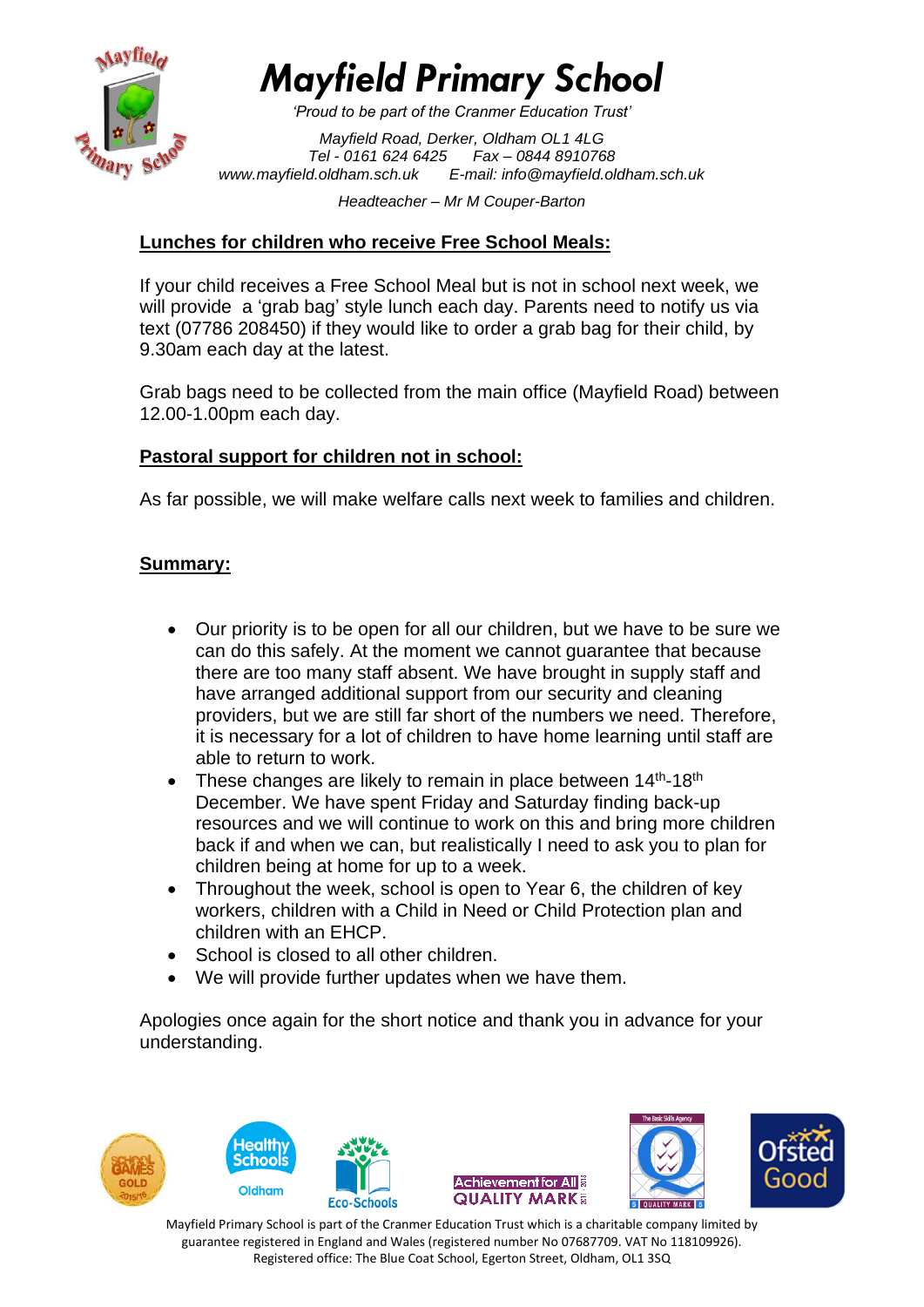

*'Proud to be part of the Cranmer Education Trust'*

*Mayfield Road, Derker, Oldham OL1 4LG Tel - 0161 624 6425 Fax – 0844 8910768 [www.mayfield.oldham.sch.uk](http://www.mayfield.oldham.sch.uk/) E-mail: [info@mayfield.oldham.sch.uk](mailto:info@mayfield.oldham.sch.uk)*

*Headteacher – Mr M Couper-Barton* 

Best wishes,

Mr Coupes-Garton

Mr Couper-Barton **Headteacher** 

-------------------------------------------------------------------------------------------------------

## **Key Worker 'Expression of interest'**

If you meet the key worker criteria listed, then please contact the school asap, to express your interest in taking up a place at key worker provision.

Please text the following number (07786 208450), including the information listed below. **This needs to be done by 1.00pm on Sunday 13th December.**

- Child's name
- Class
- Year Group
- **Days and times needed**
- Your key worker role and phone number of place of work.

We will look at 'Expressions of interest' submitted and confirm with you via text, that a place for your child has been allocated.

Children will NOT be accepted on Monday if a Key Worker 'Expression of Interest' has not be submitted.

## **Child in Need / Child Protection or EHCP 'Expression of interest'**

If your child has a Child in Need or Child Protection Plan, or EHCP, then please contact the school asap, to express your interest in taking up a place at key worker provision.







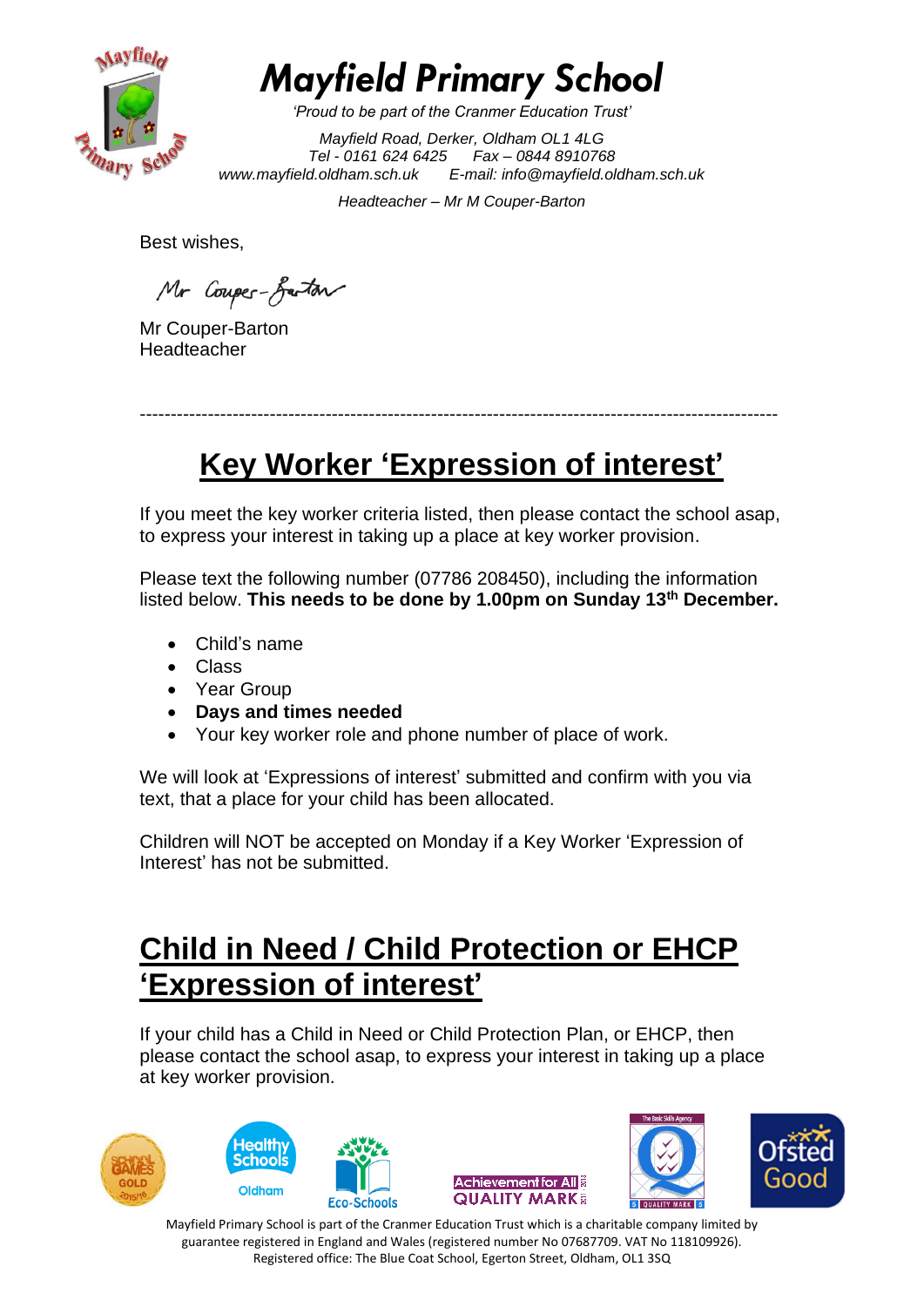

*'Proud to be part of the Cranmer Education Trust'*

*Mayfield Road, Derker, Oldham OL1 4LG Tel - 0161 624 6425 Fax – 0844 8910768 [www.mayfield.oldham.sch.uk](http://www.mayfield.oldham.sch.uk/) E-mail: [info@mayfield.oldham.sch.uk](mailto:info@mayfield.oldham.sch.uk)*

*Headteacher – Mr M Couper-Barton* 

Please text the following number (07786 208450), including the information listed below. **This needs to be done by 1.00pm on Sunday 13th December.**

- Child's name
- Class
- Year Group

Thank you.

## *Key worker definition*

#### *Health and social care*

*This includes, but is not limited to, doctors, nurses, midwives, paramedics, social workers, care workers, and other frontline health and social care staff including volunteers; the support and specialist staff required to maintain the UK's health and social care sector; those working*  as part of the health and social care supply chain, including producers and distributors of *medicines and medical and personal protective equipment.*

#### *Education and childcare*

*This includes:*

- *Childcare*
- *support and teaching staff*
- *social workers*
- *specialist education professionals who must remain active during the coronavirus (COVID-19) response to deliver this approach*

#### *Key public services*

*This includes:*

- *those essential to the running of the justice system*
- *religious staff*
- *charities and workers delivering key frontline services*
- *those responsible for the management of the deceased*
- *journalists and broadcasters who are providing public service broadcasting*

#### *Local and national government*

*This only includes:*

- *those administrative occupations essential to the effective delivery of the coronavirus (COVID-19) response*
- *or delivering essential public services, such as the payment of benefits, including in government agencies and arm's length bodies*

#### *Food and other necessary goods*

*This includes those involved in food:*

• *production*